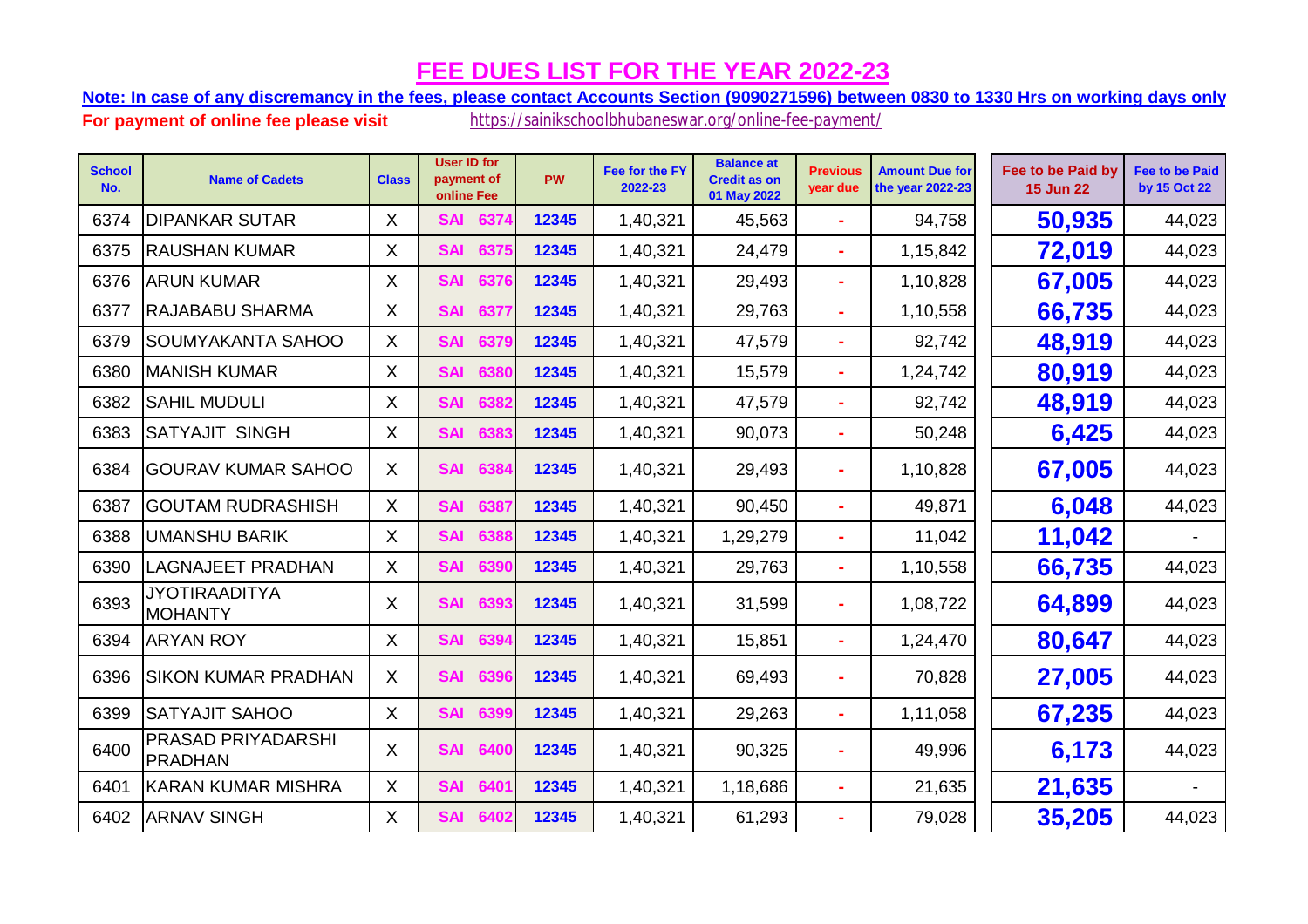**Note: In case of any discremancy in the fees, please contact Accounts Section (9090271596) between 0830 to 1330 Hrs on working days only.**

| <b>School</b><br>No. | <b>Name of Cadets</b>                   | <b>Class</b> | <b>User ID for</b><br>payment of<br>online Fee | <b>PW</b> | Fee for the FY<br>2022-23 | <b>Balance at</b><br><b>Credit as on</b><br>01 May 2022 | <b>Previous</b><br>year due | <b>Amount Due for</b><br>the year 2022-23 | Fee to be Paid by<br><b>15 Jun 22</b> | <b>Fee to be Paid</b><br>by 15 Oct 22 |
|----------------------|-----------------------------------------|--------------|------------------------------------------------|-----------|---------------------------|---------------------------------------------------------|-----------------------------|-------------------------------------------|---------------------------------------|---------------------------------------|
| 6403                 | <b>SOUMYA RANJAN BISWAL</b>             | X            | <b>SAI</b><br>6403                             | 12345     | 1,40,321                  | 76,536                                                  | ×.                          | 63,785                                    | 19,962                                | 44,023                                |
| 6404                 | <b>OMPRASAD</b>                         | $\sf X$      | <b>SAI</b><br>6404                             | 12345     | 1,40,321                  | 76,681                                                  | ÷                           | 63,640                                    | 19,817                                | 44,023                                |
| 6405                 | <b>DIVYESH KUMAR</b><br><b>PRAHARAJ</b> | X            | <b>SAI</b><br>6405                             | 12345     | 1,40,321                  | 1,19,139                                                |                             | 21,182                                    | 21,182                                |                                       |
| 6407                 | <b>AYUSH RAJ</b>                        | X            | <b>SAI</b><br>6407                             | 12345     | 1,40,321                  | 61,763                                                  |                             | 78,558                                    | 34,735                                | 44,023                                |
| 6408                 | ABHISHEK KUMAR<br><b>PRAJAPATI</b>      | X            | <b>SAI</b><br>6408                             | 12345     | 1,40,321                  | 15,849                                                  | ÷                           | 1,24,472                                  | 80,649                                | 44,023                                |
| 6410                 | <b>AMBARISH KUMAR RAI</b>               | $\sf X$      | <b>SAI</b><br>6410                             | 12345     | 1,40,321                  | 29,763                                                  |                             | 1,10,558                                  | 66,735                                | 44,023                                |
| 6411                 | <b>ROHAN KUMAR</b>                      | $\sf X$      | <b>SAI</b><br>6411                             | 12345     | 1,40,321                  | 1,11,153                                                |                             | 29,168                                    | 29,168                                |                                       |
| 6413                 | <b>ROHAN KUMAR BEHERA</b>               | X            | <b>SAI</b><br>6413                             | 12345     | 1,40,321                  | 31,849                                                  | $\blacksquare$              | 1,08,472                                  | 64,649                                | 44,023                                |
| 6414                 | <b>ADITYA KUMAR SAHU</b>                | $\mathsf{X}$ | <b>SAI</b><br>6414                             | 12345     | 1,40,321                  | 1,29,290                                                | $\blacksquare$              | 11,031                                    | 11,031                                |                                       |
| 6416                 | <b>RITESH KUMAR SWAIN</b>               | X            | <b>SAI</b><br>6416                             | 12345     | 1,40,321                  | 1,11,153                                                | ÷.                          | 29,168                                    | 29,168                                |                                       |
| 6417                 | <b>PIYUSH PARIDA</b>                    | X            | <b>SAI</b><br>6417                             | 12345     | 1,40,321                  | 69,348                                                  |                             | 70,973                                    | 27,150                                | 44,023                                |
| 6418                 | <b>PRANAYA PRADHAN</b>                  | X            | <b>SAI</b><br>6418                             | 12345     | 1,40,321                  | 76,536                                                  |                             | 63,785                                    | 19,962                                | 44,023                                |
| 6419                 | <b>SUMAN KUMAR BEHERA</b>               | X            | <b>SAI</b><br>6419                             | 12345     | 1,40,321                  | 97,439                                                  |                             | 42,882                                    | 42,882                                |                                       |
| 6420                 | <b>PARTHASARATHI NATH</b>               | X            | <b>SAI</b><br>6420                             | 12345     | 1,40,321                  | 90,450                                                  | ÷                           | 49,871                                    | 6,048                                 | 44,023                                |
| 6422                 | <b>SOMYARANJAN SAHOO</b>                | X            | <b>SAI</b><br>6422                             | 12345     | 1,40,321                  | 1,11,028                                                | $\blacksquare$              | 29,293                                    | 29,293                                |                                       |
| 6425                 | <b>HARSH KUMAR</b>                      | X            | <b>SAI</b><br>6425                             | 12345     | 1,40,321                  | 69,279                                                  | $\blacksquare$              | 71,042                                    | 27,219                                | 44,023                                |
| 6427                 | <b>SHREYASH PANIGRAHI</b>               | X            | <b>SAI</b><br>6427                             | 12345     | 1,40,321                  | 1,11,298                                                |                             | 29,023                                    | 29,023                                |                                       |
| 6428                 | <b>SHIVANT BEHERA</b>                   | X            | <b>SAI</b><br>6428                             | 12345     | 1,40,321                  | 1,09,153                                                |                             | 31,168                                    | 31,168                                |                                       |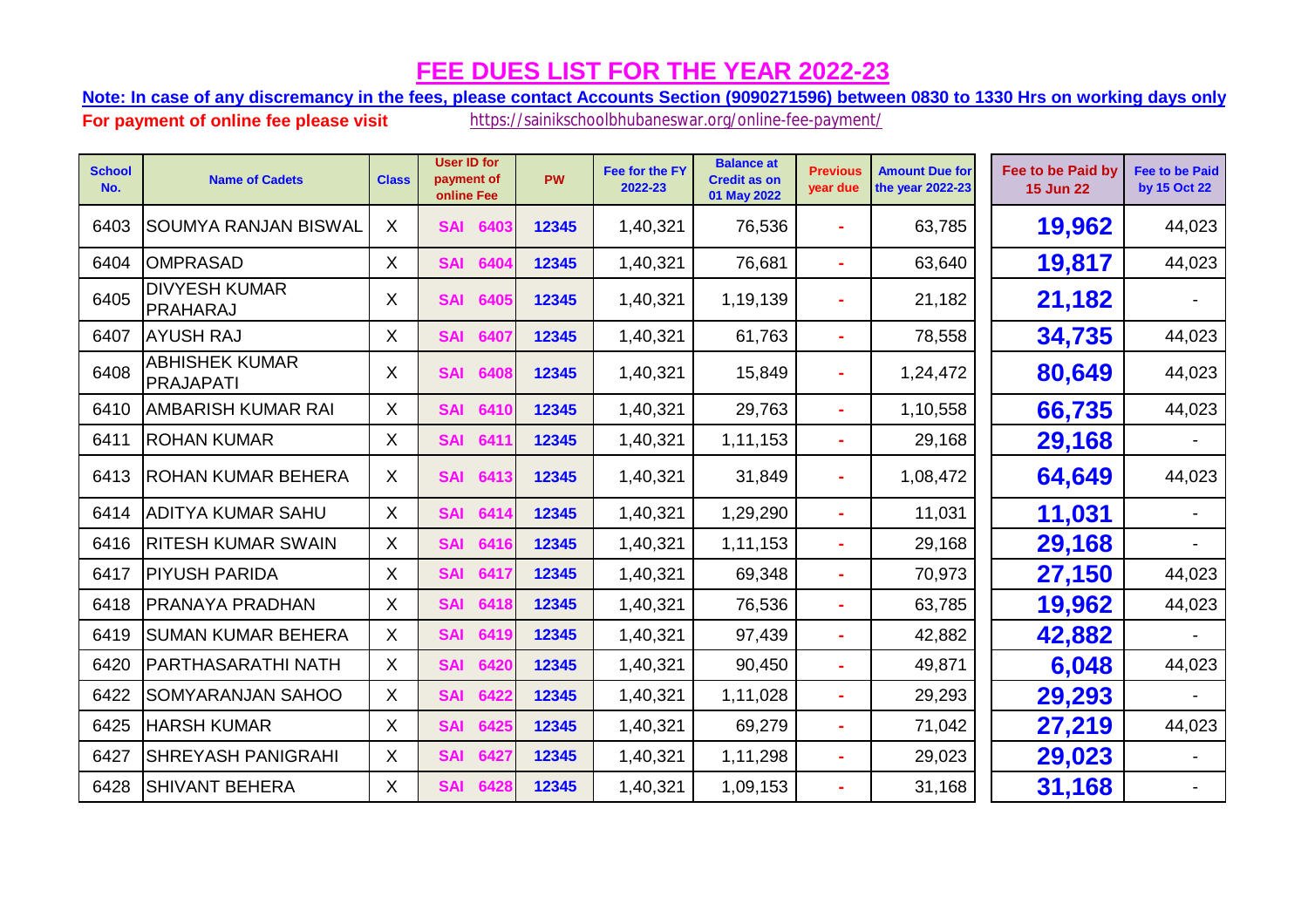**Note: In case of any discremancy in the fees, please contact Accounts Section (9090271596) between 0830 to 1330 Hrs on working days only.**

| <b>School</b><br>No. | <b>Name of Cadets</b>       | <b>Class</b> | <b>User ID for</b><br>payment of<br>online Fee | PW    | Fee for the FY<br>2022-23 | <b>Balance at</b><br><b>Credit as on</b><br>01 May 2022 | <b>Previous</b><br>year due | <b>Amount Due for</b><br>the year 2022-23 | Fee to be Paid by<br><b>15 Jun 22</b> | <b>Fee to be Paid</b><br>by 15 Oct 22 |
|----------------------|-----------------------------|--------------|------------------------------------------------|-------|---------------------------|---------------------------------------------------------|-----------------------------|-------------------------------------------|---------------------------------------|---------------------------------------|
| 6429                 | <b>RITESH KUMAR RAUSHAN</b> | X            | 6429<br><b>SAI</b>                             | 12345 | 1,40,321                  | 15,849                                                  |                             | 1,24,472                                  | 80,649                                | 44,023                                |
| 6430                 | <b>ABHISEK NAYAK</b>        | X            | <b>SAI</b><br>6430                             | 12345 | 1,40,321                  | 47,454                                                  | ÷                           | 92,867                                    | 49,044                                | 44,023                                |
| 6431                 | <b>SIBASIS MOHAPATRA</b>    | X            | <b>SAI</b><br>6431                             | 12345 | 1,40,321                  | 1,18,425                                                | ٠                           | 21,896                                    | 21,896                                |                                       |
| 6432                 | <b>BIBHU PRASAD BASTIA</b>  | X.           | 6432<br><b>SAI</b>                             | 12345 | 1,40,321                  | 97,439                                                  | ٠                           | 42,882                                    | 42,882                                |                                       |
| 6433                 | <b>ABHIJEET DEHURI</b>      | $\mathsf{X}$ | 6433<br><b>SAI</b>                             | 12345 | 1,40,321                  | 1,19,719                                                | ÷                           | 20,602                                    | 20,602                                |                                       |
| 6434                 | <b>JYOTIRADITYA SINGH</b>   | X.           | <b>SAI</b><br>6434                             | 12345 | 1,40,321                  | 29,493                                                  | ÷                           | 1,10,828                                  | 67,005                                | 44,023                                |
| 6435                 | <b>ABHISHEK KUMAR</b>       | X.           | <b>SAI</b><br>6435                             | 12345 | 1,40,321                  | 15,849                                                  | ÷                           | 1,24,472                                  | 80,649                                | 44,023                                |
| 6436                 | <b>RAJNISH YADAV</b>        | X            | <b>SAI</b><br>6436                             | 12345 | 1,40,321                  | 61,563                                                  | ÷                           | 78,758                                    | 34,935                                | 44,023                                |
| 6437                 | <b>MANJEET YADAV</b>        | X.           | 6437<br><b>SAI</b>                             | 12345 | 1,40,321                  | 61,763                                                  | ÷.                          | 78,558                                    | 34,735                                | 44,023                                |
| 6439                 | <b>KUNAL KISHOR</b>         | X            | <b>SAI</b><br>6439                             | 12345 | 1,40,321                  | 15,849                                                  | ۰                           | 1,24,472                                  | 80,649                                | 44,023                                |
| 6440                 | <b>RAJ KUMAR</b>            | X.           | <b>SAI</b><br>6440                             | 12345 | 1,40,321                  | 15,849                                                  | ÷                           | 1,24,472                                  | 80,649                                | 44,023                                |
| 6442                 | <b>DEV ANAND KUMAR</b>      | X            | 6442<br><b>SAI</b>                             | 12345 | 1,40,321                  | 15,849                                                  | ÷                           | 1,24,472                                  | 80,649                                | 44,023                                |
| 6443                 | <b>ANKIT SASMAL</b>         | X            | 6443<br><b>SAI</b>                             | 12345 | 1,40,321                  | 1,11,153                                                | ÷                           | 29,168                                    | 29,168                                |                                       |
| 6444                 | NIRBHAYANAND                | Χ            | <b>SAI</b><br>6444                             | 12345 | 1,40,321                  | 15,724                                                  | ÷                           | 1,24,597                                  | 80,774                                | 44,023                                |
| 6445                 | <b>GAUTAM KUMAR</b>         | X.           | <b>SAI</b><br>6445                             | 12345 | 1,40,321                  | 15,349                                                  | ÷                           | 1,24,972                                  | 81,149                                | 44,023                                |
| 6446                 | A HANUMANT RAO              | X.           | <b>SAI</b><br>6446                             | 12345 | 1,40,321                  | 15,454                                                  | $\blacksquare$              | 1,24,867                                  | 81,044                                | 44,023                                |
| 6448                 | <b>ANIKESH KUMAR</b>        | X            | 6448<br><b>SAI</b>                             | 12345 | 1,40,321                  | 1,11,153                                                | ÷                           | 29,168                                    | 29,168                                |                                       |
| 6453                 | <b>PESHA AMAN DEV</b>       | X            | <b>SAI</b><br>6453                             | 12345 | 1,40,321                  | 61,293                                                  | ۰                           | 79,028                                    | 35,205                                | 44,023                                |
| 6455                 | <b>SARADA SATAPATHY</b>     | X            | <b>SAI</b><br>6455                             | 12345 | 1,40,321                  | 47,724                                                  | ÷.                          | 92,597                                    | 48,774                                | 44,023                                |
| 6457                 | <b>BHOLA KUMAR</b>          | X.           | 6457<br><b>SAI</b>                             | 12345 | 1,40,321                  | 15,849                                                  | ×.                          | 1,24,472                                  | 80,649                                | 44,023                                |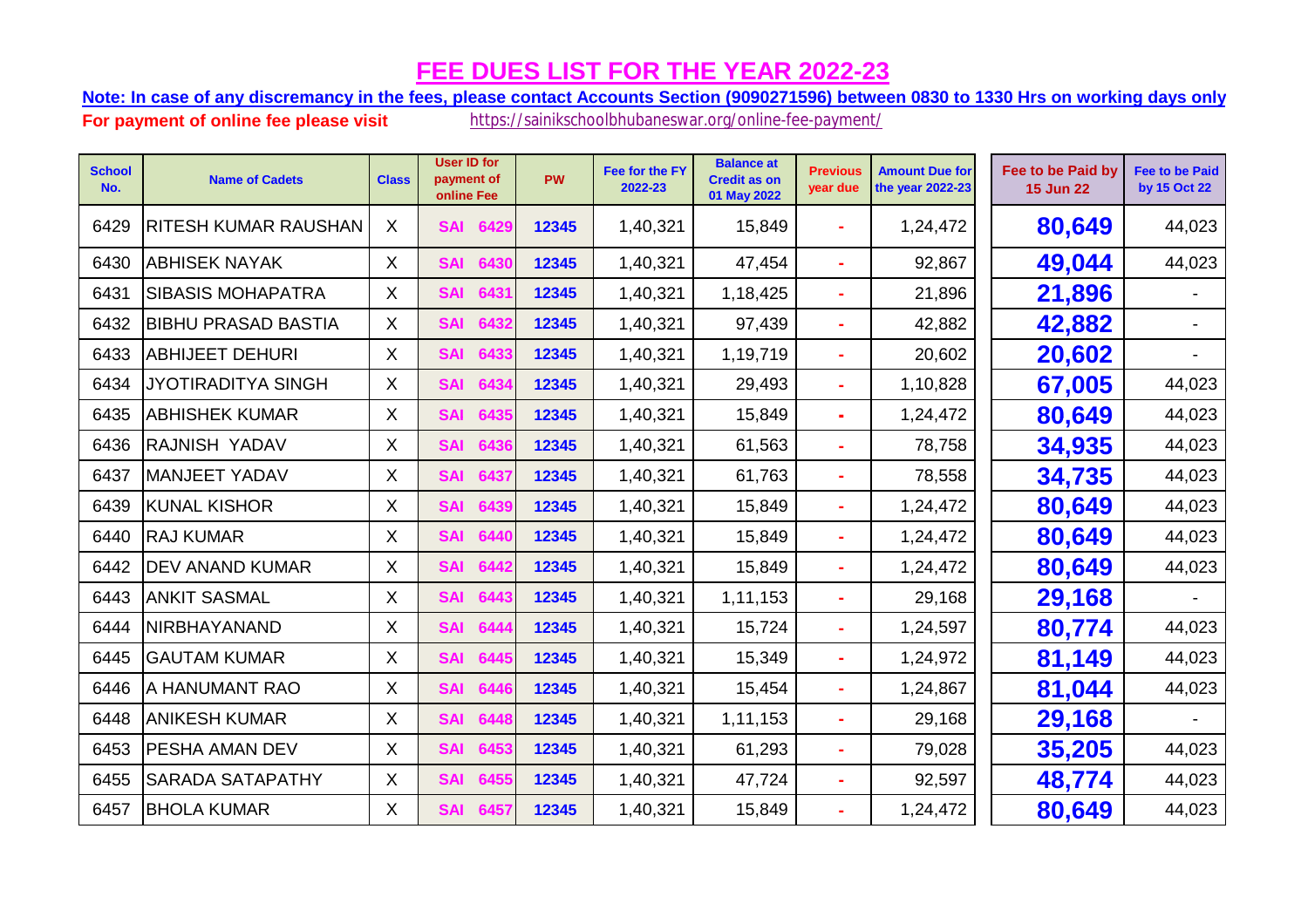**Note: In case of any discremancy in the fees, please contact Accounts Section (9090271596) between 0830 to 1330 Hrs on working days only.**

| <b>School</b><br>No. | <b>Name of Cadets</b>                         | <b>Class</b> | <b>User ID for</b><br>payment of<br>online Fee | <b>PW</b> | Fee for the FY<br>2022-23 | <b>Balance at</b><br><b>Credit as on</b><br>01 May 2022 | <b>Previous</b><br>year due | <b>Amount Due for</b><br>the year 2022-23 | Fee to be Paid by<br><b>15 Jun 22</b> | <b>Fee to be Paid</b><br>by 15 Oct 22 |
|----------------------|-----------------------------------------------|--------------|------------------------------------------------|-----------|---------------------------|---------------------------------------------------------|-----------------------------|-------------------------------------------|---------------------------------------|---------------------------------------|
| 6458                 | <b>ADITYA BISWAL</b>                          | X.           | 6458<br><b>SAI</b>                             | 12345     | 1,40,321                  | 61,293                                                  |                             | 79,028                                    | 35,205                                | 44,023                                |
| 6459                 | <b>LASITH LAKHVEER</b>                        | X.           | <b>SAI</b><br>6459                             | 12345     | 1,40,321                  | 1,54,099                                                |                             |                                           |                                       |                                       |
| 6460                 | <b>ANSHUMAN MOHAPATRA</b>                     | X.           | <b>SAI</b><br>6460                             | 12345     | 1,40,321                  | 96,939                                                  |                             | 43,382                                    | 43,382                                |                                       |
| 6461                 | TRISHUL BOIRI                                 | X.           | <b>SAI</b><br>6461                             | 12345     | 1,40,321                  | 61,293                                                  |                             | 79,028                                    | 35,205                                | 44,023                                |
| 6462                 | <b>SHUBHAM GHOSH</b>                          | X.           | <b>SAI</b><br>6462                             | 12345     | 1,40,321                  | 1,11,028                                                |                             | 29,293                                    | 29,293                                |                                       |
| 6463                 | <b>SUBHAJIT GHADEI</b>                        | X.           | <b>SAI</b><br>6463                             | 12345     | 1,40,321                  | 1,11,153                                                |                             | 29,168                                    | 29,168                                |                                       |
| 6464                 | <b>AASHISH KUMAR</b>                          | X            | <b>SAI</b><br>6464                             | 12345     | 1,40,321                  | 15,579                                                  |                             | 1,24,742                                  | 80,919                                | 44,023                                |
| 6465                 | <b>ANUBHAB DAS</b>                            | X            | <b>SAI</b><br>6465                             | 12345     | 1,40,321                  | 55,134                                                  |                             | 85,187                                    | 41,364                                | 44,023                                |
| 6466                 | <b>MAYANKA PRADHAN</b>                        | X            | <b>SAI</b><br>6466                             | 12345     | 1,40,321                  | 1,18,351                                                |                             | 21,970                                    | 21,970                                |                                       |
| 6467                 | <b>SHASHANKA PRADHAN</b>                      | X            | <b>SAI</b><br>6467                             | 12345     | 1,40,321                  | 1,18,363                                                |                             | 21,958                                    | 21,958                                |                                       |
| 6470                 | <b>AMBIKA PRASAD</b><br><b>RAJGURU</b>        | X.           | <b>SAI</b><br>6470                             | 12345     | 1,40,321                  | 69,548                                                  |                             | 70,773                                    | 26,950                                | 44,023                                |
| 6471                 | <b>PIYUSH KUMAR</b>                           | X.           | <b>SAI</b><br>6471                             | 12345     | 1,40,321                  | 47,579                                                  |                             | 92,742                                    | 48,919                                | 44,023                                |
| 6472                 | <b>DIBYA RANJAN DASH</b>                      | X.           | <b>SAI</b><br>6472                             | 12345     | 1,40,321                  | 1,11,423                                                |                             | 28,898                                    | 28,898                                |                                       |
| 6473                 | <b>UTTAM RAJ</b>                              | X            | <b>SAI</b><br>6473                             | 12345     | 1,40,321                  | 29,763                                                  | ÷                           | 1,10,558                                  | 66,735                                | 44,023                                |
| 6474                 | <b>DIPTANSHU DIBYAJYOTI</b><br><b>MAHANTA</b> | X.           | <b>SAI</b><br>6474                             | 12345     | 1,40,321                  | 69,423                                                  |                             | 70,898                                    | 27,075                                | 44,023                                |
| 6475                 | <b>RAAJVEER GUPTA</b>                         | X.           | <b>SAI</b><br>6475                             | 12345     | 1,40,321                  | 1,11,153                                                |                             | 29,168                                    | 29,168                                |                                       |
| 6476                 | <b>RUDRA PRASAD ROUT</b>                      | X            | <b>SAI</b><br>6476                             | 12345     | 1,40,321                  | 55,904                                                  |                             | 84,417                                    | 40,594                                | 44,023                                |
| 6478                 | <b>ASHUTOSH BEHERA</b>                        | X            | <b>SAI</b><br>647                              | 12345     | 1,40,321                  | 95,870                                                  |                             | 44,451                                    | 628                                   | 44,023                                |
| 6479                 | <b>ABHIMANYU KUMAR</b>                        | X.           | <b>SAI</b><br>6479                             | 12345     | 1,40,321                  | 15,849                                                  |                             | 1,24,472                                  | 80,649                                | 44,023                                |